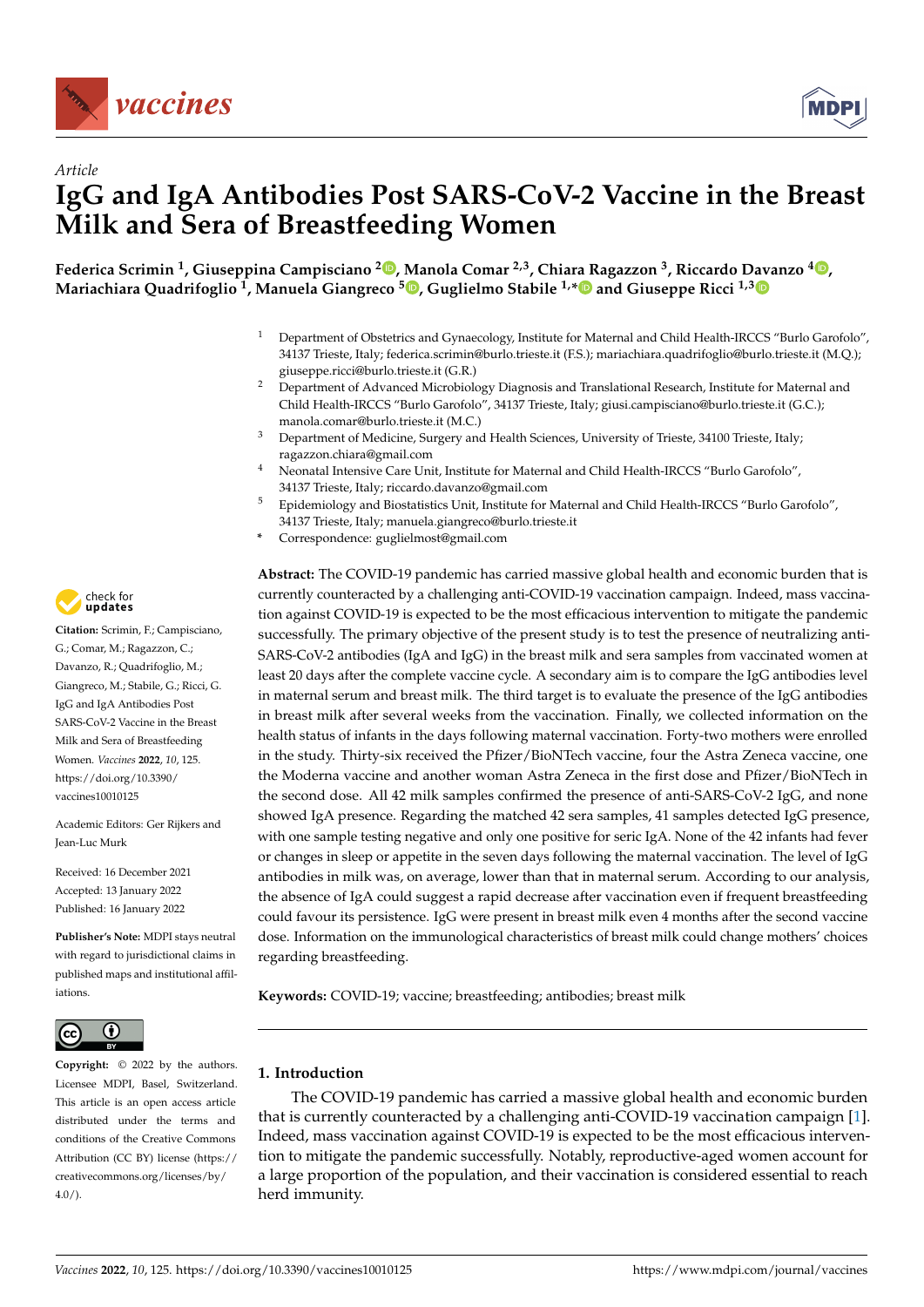Unfortunately, pregnant and breastfeeding subjects were not included in any of the trials for COVID-19 vaccines, causing persisting uncertainties and unsolved questions when vaccinating eligible adults [\[2\]](#page-7-1).

This knowledge gap explains the lack of studies on the presence of anti-SARS-CoV-2 antibodies in the milk of vaccinated women and the adequacy of their human milk levels to provide passive immunity to newborns and infants.

The primary objective of the present study is to test the presence of neutralizing anti-SARS-CoV-2 antibodies (IgA and IgG) in the breast milk and sera samples from vaccinated women at least 15 days after the complete vaccine cycle. A secondary purpose is to compare the IgG antibodies level in maternal serum and breast milk.

The third aim is to evaluate the presence of the IgG antibodies in breast milk after several weeks from the vaccination.

Finally, we collected information on the health status of infants in the days following maternal vaccination.

#### **2. Materials and Methods**

The study sample includes lactating health workers and school workers who underwent COVID-19 vaccination. Women living in the Trieste area with physiological pregnancy and normal early postpartum were recruited from 1 February to 30 July 2021, by a Perinatal Study Group at the Institute for Maternal and Child Health—IRCCS Burlo Garofolo, Trieste.

The study was approved by the Internal Review Board of the Institute for Women and Child Health Burlo Garofolo in Trieste (IRB 19/2021). All participants were over 18 years of age and signed specific, informed consent.

The patients were all asymptomatic at the time of collection. Patients with chronic infections or who were or are currently suffering from cancer were excluded from the study. All the enrolled mothers and children underwent nasopharyngeal swabs for SARS-CoV-2 testing at the time of enrolment, one week before and one week after enrolment, constantly testing negative.

All patients underwent a single sample of serum and milk. After nearly complete breast expression, milk samples were obtained, including the foremilk and the hindmilk. Serum and breast samples were immediately sent to the laboratory for storage and analysis.

Breast milk samples were centrifuged at  $800 \times g$  for 10 min at 4  $\degree$ C in order to separate fat content from the cells. Detection of SARS-CoV-2 IgG neutralizing antibodies that recognized the receptor-binding domain (RBD) portion of the SARS-CoV-2 Spike protein was performed using an automatized semiquantitative enzyme-linked immunosorbent assay with 99% specificity and 96% sensitivity (HBelisa SARS-CoV-2, Eurospital Diagnostic, Trieste) [\[3\]](#page-7-2). The results of the HBelisa SARS-CoV-2 were displayed as OD (optical density), which indicated the levels of antibodies in the sample after comparison with positive and negative controls. The cut-off was determined by an internal reaction control. OD of the cut-off was used to calculate the OD index of the sample/OD of the cut-off.

When the OD of the sample/OD of the cut-off index was <0.8, it indicated that the sample had neutralizing antibodies against SARS-CoV-2. An index of  $\geq$ 0.8 demonstrated that no neutralizing antibodies against SARS-CoV-2 were detected in the sample. The lower the index value (i.e., the closer to 0), the higher the concentration of antibodies distinguished in the sample [\[3\]](#page-7-2).

Detection of SARS-CoV-2 IgA antibodies was performed employing an automatized qualitative enzyme-linked immunosorbent assay with 98.26% specificity and 100% sensitivity) (SARS-CoV-2 IgA, Eurospital Diagnostic, Trieste, Italy). After comparison with positive and negative controls, the test results were displayed as OD (optical density), symbolizing the presence/absence of antibodies in the samples. The cut-off was determined by an internal reaction control. OD of the cut-off was used to calculate the index (OD of the sample/OD of the cut-off).

An OD of the sample/OD of the cut-off index >1.4 showed that the sample presented neutralizing antibodies against SARS-CoV-2. An index between 1.2–1.4 indicated an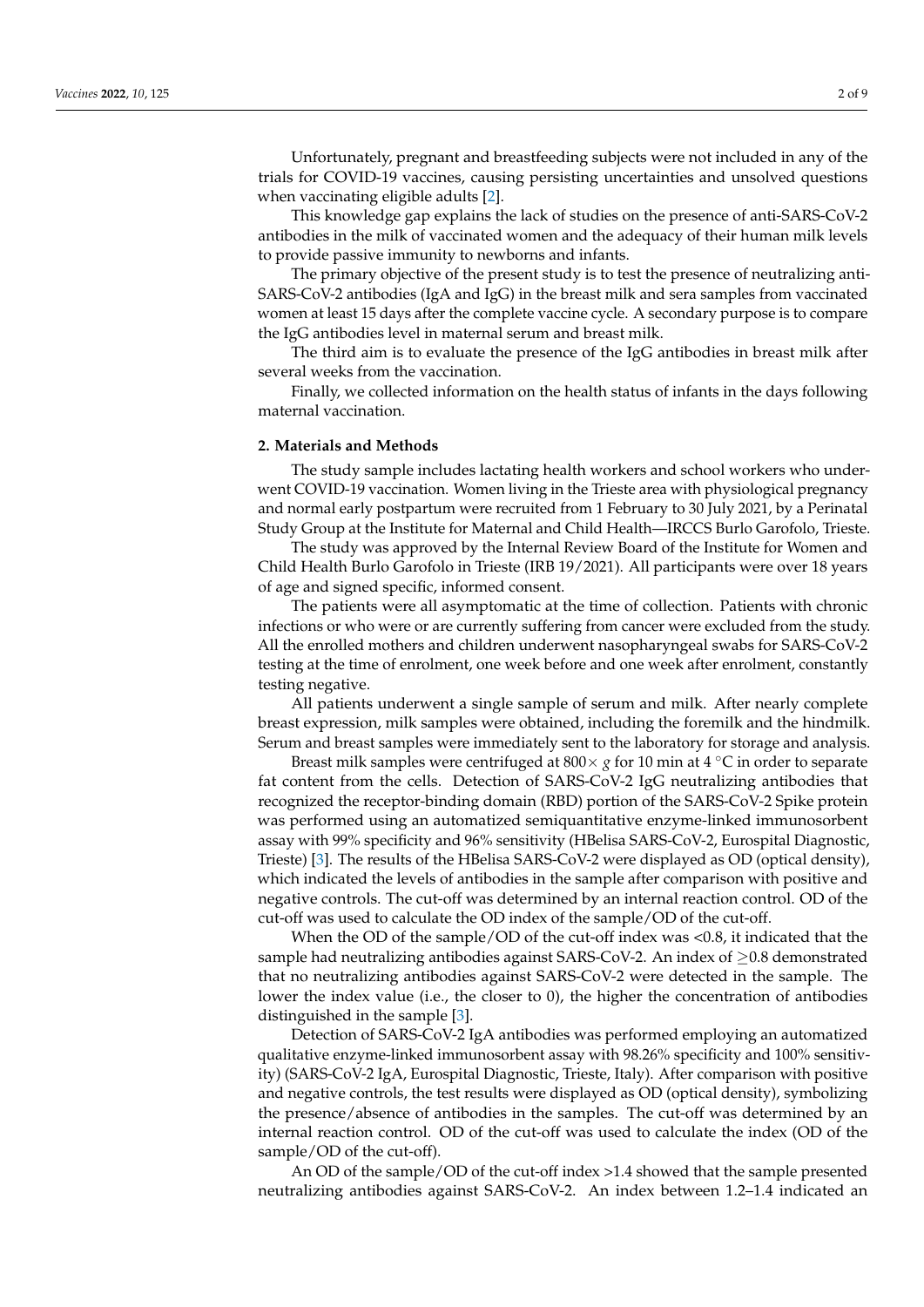uncertain result. An index <1.2 proved that no IgA antibodies against SARS-CoV-2 were observed in the sample. The test has been experimented and approved by the company for serum [\[3\]](#page-7-2). The test has been internally validated for milk. Preliminary testing was performed using milk from lactating women with a past infection of COVID-19 and milk from lactating healthy women (with no documented history of SARS-CoV-2 infection and negative swab prior to collection). All the samples were defatted by centrifugation and skim milk was harvested between the fat layer and the pellet. Different dilutions of the samples were tested. Results confirmed the presence of neutralizing antibodies in the milk of lactating COVID-19 women.

The samples were tested twice, presenting the mean of the two measurements.

### *2.1. Data Collection Method*

An anonymous questionnaire investigated educational qualification, occupation, date of birth, history of prior SARS-CoV-2 infection, the timing of COVID-19 vaccine doses, Type of COVID-19 vaccine received, breastfeeding methods and the number of feedings per day. Moreover, medical history information was examined concerning any immune system diseases, immunoglobulin deficiencies, and the use of anti-inflammatory or immunosuppressive drugs.

Some questions in the questionnaire regarded the infant's health in the days following vaccination: quality of sleep, meals, fever or other disturbances noted by the mothers.

#### *2.2. Statistical Analysis*

No formal sample size calculation was performed for this descriptive and exploratory study. All women who met the inclusion and exclusion criteria were recruited in the enrolment period.

Descriptive analysis of the sample was conducted using frequency with percentage for categorical variables and median with interquartile range (IQR) for continuous variables. The percentage of women with IgG antibodies in breast milk sample at least 15 days after the second dose of vaccine were calculated as the ratio between the number of women with a result <0.8 units/mL and the total number of enrolled women.

Wilcoxon signed ranks test was applied to evaluate the difference in the antibody response in the breast milk sample and the blood sample collected at least 15 days after the second vaccine dose. A *p*-value <0.05 was considered statistically significant.

## **3. Results**

Forty-two subjects were enrolled in the study; their general characteristics have been reported in Table [1.](#page-3-0) They were all Caucasian. Thirty-six of them received Pfizer/BioNTech vaccine, four Astra Zeneca vaccine, one Moderna vaccine and another woman Astra Zeneca in the first dose + Pfizer/BioNTech in the second dose according to the Ministry of Health of Italy's indications at the time of the study. Two individuals had developed COVID SARS infection in the 6 months before the collection with mild symptoms. Following the indications of the Italian Ministry of Health, these women received a single dose of the Pfizer/BioNTech vaccine. Twenty-four serum and milk samples were collected from our 42 patients between 20 days and 1 month after the second vaccine dose, 10 between 1 month and 2 months, and eight between three and four months to assess the presence of SARS-CoV-2 antibodies.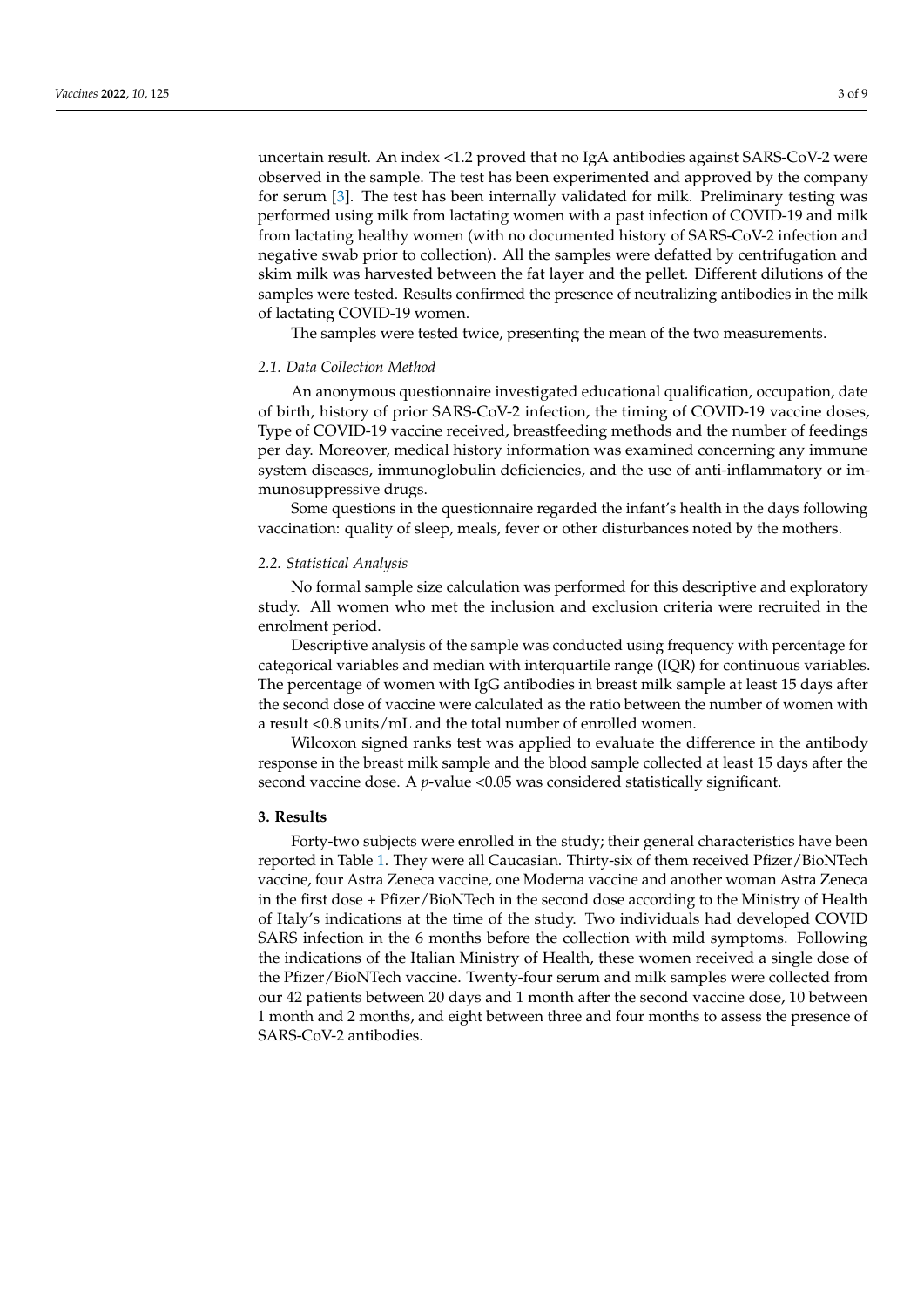| Age, Median (IQR)<br>34.5 (33.0-39.0)<br>Education, $n$ $\left(\% \right)$<br>High school diploma<br>4(9.5)<br>Degree<br>33 (78.6)<br>Postgraduate<br>1(2.4)<br>PhD<br>4(9.5)<br>Occupation, $n$ $\left(\% \right)$<br>Medical doctor<br>16(38.0)<br>Nurse-midwife<br>8(19.1)<br>Teacher<br>8(19.1)<br>Other<br>10(23.8)<br>Comorbidity, $n$ (%)<br>7(16.7)<br>Basedow disease<br>1(2.4)<br>Behcet disease<br>1(2.4)<br>Hypothyroidism<br>2(4.8)<br>Hashimoto's thyroiditis<br>3(7.2)<br>Drugs in the last 10 days, $n$ (%)<br>6(14.3)<br>Antihistamines<br>2(4.8)<br>Anti-inflammatory<br>1(2.4)<br>Other<br>3(7.2)<br>Previous COVID-19 infection, n (%)<br>2(4.8)<br>Vaccine type<br>Pfizer/BioNtech<br>35(83.3)<br>Astrazeneca<br>4(9.5)<br>Moderna<br>2(4.8)<br>Mixed<br>1(2.4)<br>Days between collection and the 2nd dose of vaccine, median (IQR)<br>$22(16-46)$<br>At least one adverse event, $n$ (%)<br>20 (47.6)<br>Injection site pain<br>11(26.2)<br>Headache<br>4(9.5)<br>Pyrexia<br>9(45.0)<br>9(45.0)<br>Myalgia<br>Ostealgia<br>2(4.8)<br>Arthralgia<br>2(4.8)<br>Allergic reaction<br>0(0.0)<br>12 (28.6)<br>Asthenia<br>Chills<br>3(7.2)<br>Vaccine influence on breastfeeding, $n$ (%)<br>8(19.1)<br>Number of milk feed, median (IQR)<br>$5(4-7)$<br>OD milk, median (IQR)<br>$0.8(0.7-1.2)$<br>OD serum, median (IQR)<br>$0.3(0.2-0.8)$<br>Index milk, median (IQR)<br>$0.6(0.5-0.6)$<br>Index serum, median (IQR)<br>$0.2(0.1-0.5)$<br>New-born age in months, median (IQR)<br>$11.5(8-17)$<br>Days between delivery and vaccine, median (IQR)<br>319.5 (111.0–486.0)<br>Adverse events in the child within 7 days after the vaccine<br>Restlessness<br>1(2.4)<br>Cold<br>1(2.4)<br>Skin rash<br>1(2.4) | Variable                                   | $n = 42$ |
|---------------------------------------------------------------------------------------------------------------------------------------------------------------------------------------------------------------------------------------------------------------------------------------------------------------------------------------------------------------------------------------------------------------------------------------------------------------------------------------------------------------------------------------------------------------------------------------------------------------------------------------------------------------------------------------------------------------------------------------------------------------------------------------------------------------------------------------------------------------------------------------------------------------------------------------------------------------------------------------------------------------------------------------------------------------------------------------------------------------------------------------------------------------------------------------------------------------------------------------------------------------------------------------------------------------------------------------------------------------------------------------------------------------------------------------------------------------------------------------------------------------------------------------------------------------------------------------------------------------------------------------------------------------------------------------------------------------------------------|--------------------------------------------|----------|
|                                                                                                                                                                                                                                                                                                                                                                                                                                                                                                                                                                                                                                                                                                                                                                                                                                                                                                                                                                                                                                                                                                                                                                                                                                                                                                                                                                                                                                                                                                                                                                                                                                                                                                                                 |                                            |          |
|                                                                                                                                                                                                                                                                                                                                                                                                                                                                                                                                                                                                                                                                                                                                                                                                                                                                                                                                                                                                                                                                                                                                                                                                                                                                                                                                                                                                                                                                                                                                                                                                                                                                                                                                 |                                            |          |
|                                                                                                                                                                                                                                                                                                                                                                                                                                                                                                                                                                                                                                                                                                                                                                                                                                                                                                                                                                                                                                                                                                                                                                                                                                                                                                                                                                                                                                                                                                                                                                                                                                                                                                                                 |                                            |          |
|                                                                                                                                                                                                                                                                                                                                                                                                                                                                                                                                                                                                                                                                                                                                                                                                                                                                                                                                                                                                                                                                                                                                                                                                                                                                                                                                                                                                                                                                                                                                                                                                                                                                                                                                 |                                            |          |
|                                                                                                                                                                                                                                                                                                                                                                                                                                                                                                                                                                                                                                                                                                                                                                                                                                                                                                                                                                                                                                                                                                                                                                                                                                                                                                                                                                                                                                                                                                                                                                                                                                                                                                                                 |                                            |          |
|                                                                                                                                                                                                                                                                                                                                                                                                                                                                                                                                                                                                                                                                                                                                                                                                                                                                                                                                                                                                                                                                                                                                                                                                                                                                                                                                                                                                                                                                                                                                                                                                                                                                                                                                 |                                            |          |
|                                                                                                                                                                                                                                                                                                                                                                                                                                                                                                                                                                                                                                                                                                                                                                                                                                                                                                                                                                                                                                                                                                                                                                                                                                                                                                                                                                                                                                                                                                                                                                                                                                                                                                                                 |                                            |          |
|                                                                                                                                                                                                                                                                                                                                                                                                                                                                                                                                                                                                                                                                                                                                                                                                                                                                                                                                                                                                                                                                                                                                                                                                                                                                                                                                                                                                                                                                                                                                                                                                                                                                                                                                 |                                            |          |
|                                                                                                                                                                                                                                                                                                                                                                                                                                                                                                                                                                                                                                                                                                                                                                                                                                                                                                                                                                                                                                                                                                                                                                                                                                                                                                                                                                                                                                                                                                                                                                                                                                                                                                                                 |                                            |          |
|                                                                                                                                                                                                                                                                                                                                                                                                                                                                                                                                                                                                                                                                                                                                                                                                                                                                                                                                                                                                                                                                                                                                                                                                                                                                                                                                                                                                                                                                                                                                                                                                                                                                                                                                 |                                            |          |
|                                                                                                                                                                                                                                                                                                                                                                                                                                                                                                                                                                                                                                                                                                                                                                                                                                                                                                                                                                                                                                                                                                                                                                                                                                                                                                                                                                                                                                                                                                                                                                                                                                                                                                                                 |                                            |          |
|                                                                                                                                                                                                                                                                                                                                                                                                                                                                                                                                                                                                                                                                                                                                                                                                                                                                                                                                                                                                                                                                                                                                                                                                                                                                                                                                                                                                                                                                                                                                                                                                                                                                                                                                 |                                            |          |
|                                                                                                                                                                                                                                                                                                                                                                                                                                                                                                                                                                                                                                                                                                                                                                                                                                                                                                                                                                                                                                                                                                                                                                                                                                                                                                                                                                                                                                                                                                                                                                                                                                                                                                                                 |                                            |          |
|                                                                                                                                                                                                                                                                                                                                                                                                                                                                                                                                                                                                                                                                                                                                                                                                                                                                                                                                                                                                                                                                                                                                                                                                                                                                                                                                                                                                                                                                                                                                                                                                                                                                                                                                 |                                            |          |
|                                                                                                                                                                                                                                                                                                                                                                                                                                                                                                                                                                                                                                                                                                                                                                                                                                                                                                                                                                                                                                                                                                                                                                                                                                                                                                                                                                                                                                                                                                                                                                                                                                                                                                                                 |                                            |          |
|                                                                                                                                                                                                                                                                                                                                                                                                                                                                                                                                                                                                                                                                                                                                                                                                                                                                                                                                                                                                                                                                                                                                                                                                                                                                                                                                                                                                                                                                                                                                                                                                                                                                                                                                 |                                            |          |
|                                                                                                                                                                                                                                                                                                                                                                                                                                                                                                                                                                                                                                                                                                                                                                                                                                                                                                                                                                                                                                                                                                                                                                                                                                                                                                                                                                                                                                                                                                                                                                                                                                                                                                                                 |                                            |          |
|                                                                                                                                                                                                                                                                                                                                                                                                                                                                                                                                                                                                                                                                                                                                                                                                                                                                                                                                                                                                                                                                                                                                                                                                                                                                                                                                                                                                                                                                                                                                                                                                                                                                                                                                 |                                            |          |
|                                                                                                                                                                                                                                                                                                                                                                                                                                                                                                                                                                                                                                                                                                                                                                                                                                                                                                                                                                                                                                                                                                                                                                                                                                                                                                                                                                                                                                                                                                                                                                                                                                                                                                                                 |                                            |          |
|                                                                                                                                                                                                                                                                                                                                                                                                                                                                                                                                                                                                                                                                                                                                                                                                                                                                                                                                                                                                                                                                                                                                                                                                                                                                                                                                                                                                                                                                                                                                                                                                                                                                                                                                 |                                            |          |
|                                                                                                                                                                                                                                                                                                                                                                                                                                                                                                                                                                                                                                                                                                                                                                                                                                                                                                                                                                                                                                                                                                                                                                                                                                                                                                                                                                                                                                                                                                                                                                                                                                                                                                                                 |                                            |          |
|                                                                                                                                                                                                                                                                                                                                                                                                                                                                                                                                                                                                                                                                                                                                                                                                                                                                                                                                                                                                                                                                                                                                                                                                                                                                                                                                                                                                                                                                                                                                                                                                                                                                                                                                 |                                            |          |
|                                                                                                                                                                                                                                                                                                                                                                                                                                                                                                                                                                                                                                                                                                                                                                                                                                                                                                                                                                                                                                                                                                                                                                                                                                                                                                                                                                                                                                                                                                                                                                                                                                                                                                                                 |                                            |          |
|                                                                                                                                                                                                                                                                                                                                                                                                                                                                                                                                                                                                                                                                                                                                                                                                                                                                                                                                                                                                                                                                                                                                                                                                                                                                                                                                                                                                                                                                                                                                                                                                                                                                                                                                 |                                            |          |
|                                                                                                                                                                                                                                                                                                                                                                                                                                                                                                                                                                                                                                                                                                                                                                                                                                                                                                                                                                                                                                                                                                                                                                                                                                                                                                                                                                                                                                                                                                                                                                                                                                                                                                                                 |                                            |          |
|                                                                                                                                                                                                                                                                                                                                                                                                                                                                                                                                                                                                                                                                                                                                                                                                                                                                                                                                                                                                                                                                                                                                                                                                                                                                                                                                                                                                                                                                                                                                                                                                                                                                                                                                 |                                            |          |
|                                                                                                                                                                                                                                                                                                                                                                                                                                                                                                                                                                                                                                                                                                                                                                                                                                                                                                                                                                                                                                                                                                                                                                                                                                                                                                                                                                                                                                                                                                                                                                                                                                                                                                                                 |                                            |          |
|                                                                                                                                                                                                                                                                                                                                                                                                                                                                                                                                                                                                                                                                                                                                                                                                                                                                                                                                                                                                                                                                                                                                                                                                                                                                                                                                                                                                                                                                                                                                                                                                                                                                                                                                 |                                            |          |
|                                                                                                                                                                                                                                                                                                                                                                                                                                                                                                                                                                                                                                                                                                                                                                                                                                                                                                                                                                                                                                                                                                                                                                                                                                                                                                                                                                                                                                                                                                                                                                                                                                                                                                                                 |                                            |          |
|                                                                                                                                                                                                                                                                                                                                                                                                                                                                                                                                                                                                                                                                                                                                                                                                                                                                                                                                                                                                                                                                                                                                                                                                                                                                                                                                                                                                                                                                                                                                                                                                                                                                                                                                 |                                            |          |
|                                                                                                                                                                                                                                                                                                                                                                                                                                                                                                                                                                                                                                                                                                                                                                                                                                                                                                                                                                                                                                                                                                                                                                                                                                                                                                                                                                                                                                                                                                                                                                                                                                                                                                                                 |                                            |          |
|                                                                                                                                                                                                                                                                                                                                                                                                                                                                                                                                                                                                                                                                                                                                                                                                                                                                                                                                                                                                                                                                                                                                                                                                                                                                                                                                                                                                                                                                                                                                                                                                                                                                                                                                 |                                            |          |
|                                                                                                                                                                                                                                                                                                                                                                                                                                                                                                                                                                                                                                                                                                                                                                                                                                                                                                                                                                                                                                                                                                                                                                                                                                                                                                                                                                                                                                                                                                                                                                                                                                                                                                                                 |                                            |          |
|                                                                                                                                                                                                                                                                                                                                                                                                                                                                                                                                                                                                                                                                                                                                                                                                                                                                                                                                                                                                                                                                                                                                                                                                                                                                                                                                                                                                                                                                                                                                                                                                                                                                                                                                 |                                            |          |
|                                                                                                                                                                                                                                                                                                                                                                                                                                                                                                                                                                                                                                                                                                                                                                                                                                                                                                                                                                                                                                                                                                                                                                                                                                                                                                                                                                                                                                                                                                                                                                                                                                                                                                                                 |                                            |          |
|                                                                                                                                                                                                                                                                                                                                                                                                                                                                                                                                                                                                                                                                                                                                                                                                                                                                                                                                                                                                                                                                                                                                                                                                                                                                                                                                                                                                                                                                                                                                                                                                                                                                                                                                 |                                            |          |
|                                                                                                                                                                                                                                                                                                                                                                                                                                                                                                                                                                                                                                                                                                                                                                                                                                                                                                                                                                                                                                                                                                                                                                                                                                                                                                                                                                                                                                                                                                                                                                                                                                                                                                                                 |                                            |          |
|                                                                                                                                                                                                                                                                                                                                                                                                                                                                                                                                                                                                                                                                                                                                                                                                                                                                                                                                                                                                                                                                                                                                                                                                                                                                                                                                                                                                                                                                                                                                                                                                                                                                                                                                 |                                            |          |
|                                                                                                                                                                                                                                                                                                                                                                                                                                                                                                                                                                                                                                                                                                                                                                                                                                                                                                                                                                                                                                                                                                                                                                                                                                                                                                                                                                                                                                                                                                                                                                                                                                                                                                                                 |                                            |          |
|                                                                                                                                                                                                                                                                                                                                                                                                                                                                                                                                                                                                                                                                                                                                                                                                                                                                                                                                                                                                                                                                                                                                                                                                                                                                                                                                                                                                                                                                                                                                                                                                                                                                                                                                 |                                            |          |
|                                                                                                                                                                                                                                                                                                                                                                                                                                                                                                                                                                                                                                                                                                                                                                                                                                                                                                                                                                                                                                                                                                                                                                                                                                                                                                                                                                                                                                                                                                                                                                                                                                                                                                                                 |                                            |          |
|                                                                                                                                                                                                                                                                                                                                                                                                                                                                                                                                                                                                                                                                                                                                                                                                                                                                                                                                                                                                                                                                                                                                                                                                                                                                                                                                                                                                                                                                                                                                                                                                                                                                                                                                 |                                            |          |
|                                                                                                                                                                                                                                                                                                                                                                                                                                                                                                                                                                                                                                                                                                                                                                                                                                                                                                                                                                                                                                                                                                                                                                                                                                                                                                                                                                                                                                                                                                                                                                                                                                                                                                                                 |                                            |          |
|                                                                                                                                                                                                                                                                                                                                                                                                                                                                                                                                                                                                                                                                                                                                                                                                                                                                                                                                                                                                                                                                                                                                                                                                                                                                                                                                                                                                                                                                                                                                                                                                                                                                                                                                 |                                            |          |
|                                                                                                                                                                                                                                                                                                                                                                                                                                                                                                                                                                                                                                                                                                                                                                                                                                                                                                                                                                                                                                                                                                                                                                                                                                                                                                                                                                                                                                                                                                                                                                                                                                                                                                                                 |                                            |          |
|                                                                                                                                                                                                                                                                                                                                                                                                                                                                                                                                                                                                                                                                                                                                                                                                                                                                                                                                                                                                                                                                                                                                                                                                                                                                                                                                                                                                                                                                                                                                                                                                                                                                                                                                 |                                            |          |
|                                                                                                                                                                                                                                                                                                                                                                                                                                                                                                                                                                                                                                                                                                                                                                                                                                                                                                                                                                                                                                                                                                                                                                                                                                                                                                                                                                                                                                                                                                                                                                                                                                                                                                                                 |                                            |          |
|                                                                                                                                                                                                                                                                                                                                                                                                                                                                                                                                                                                                                                                                                                                                                                                                                                                                                                                                                                                                                                                                                                                                                                                                                                                                                                                                                                                                                                                                                                                                                                                                                                                                                                                                 |                                            |          |
|                                                                                                                                                                                                                                                                                                                                                                                                                                                                                                                                                                                                                                                                                                                                                                                                                                                                                                                                                                                                                                                                                                                                                                                                                                                                                                                                                                                                                                                                                                                                                                                                                                                                                                                                 |                                            |          |
|                                                                                                                                                                                                                                                                                                                                                                                                                                                                                                                                                                                                                                                                                                                                                                                                                                                                                                                                                                                                                                                                                                                                                                                                                                                                                                                                                                                                                                                                                                                                                                                                                                                                                                                                 | Infant's attendance of kindergarten, n (%) | 7 (16.7) |

<span id="page-3-0"></span>**Table 1.** Characteristics of the populations.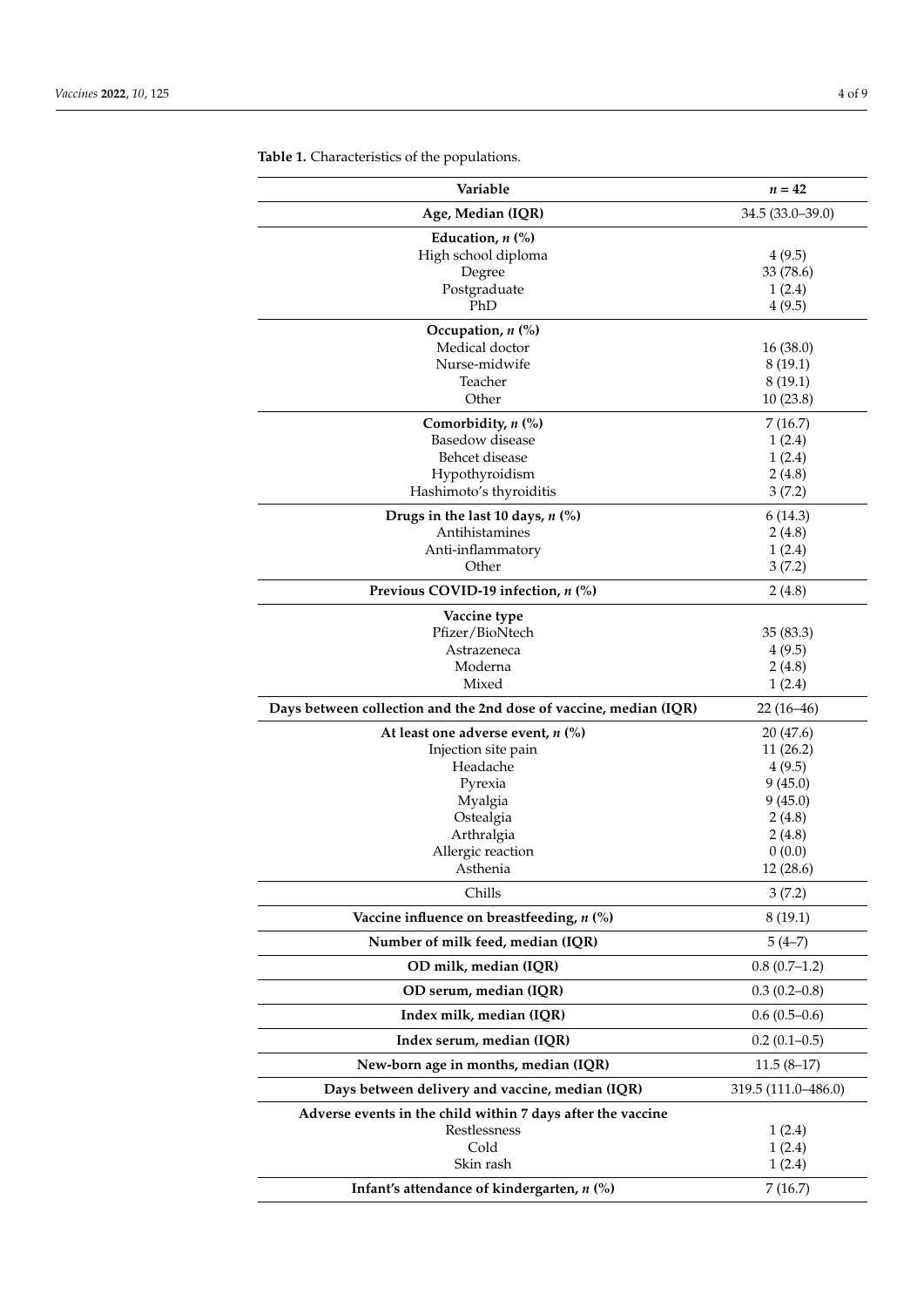No patient showed severe adverse reactions to the vaccine, the most frequent side effects have been summarized in Table [1.](#page-3-0)

All the 42 milk samples attested the presence of anti-SARS-CoV-2 IgG, and no one showed IgA presence. Regarding the matched 42 sera samples, 41 samples revealed the presence of IgG with one sample testing negative (with an index value close to the positivity cut-off) and only one sample positive for seric IgA. The immunological situation of this patient was studied: total immunoglobulins were evaluated and found to be regular.

In most cases (35/42, 84%), anti-SARS-CoV-2 IgG levels in serum were higher than in milk (Figure [1](#page-4-0) and Table [2\)](#page-4-1). All the sera and milk tested positive, regardless the time elapsed from the second dose of the vaccine, suggesting a lasting effect.

<span id="page-4-0"></span>

**Figure 1.** IgG antibodies in the observation period: 20 days to 4 months after the second dose of **Figure 1.** IgG antibodies in the observation period: 20 days to 4 months after the second dose of vaccine, in breast milk and serum. Data were obtained by the HBelisa SARS-CoV-2 neutralizing antibody cine, in breast milk and serum. Data were obtained by the HBelisa SARS-CoV-2 neutralizing antibody<br>detection kit (HB Healthcare corp.). If the **index is < 0.8**, the **sample is positive** for neutralizing antibodies to SARS-CoV-2. Each sample was tested twice. Data are presented as index value  $\pm$  standard deviation.

|             | N  | Min     | 25%     | Median  | 75%     | Max  | Wilcoxon Rank Sign<br>Test p-Value |
|-------------|----|---------|---------|---------|---------|------|------------------------------------|
| OD milk     | 42 | 0.37    | 0.67    | 0.81    | 1.20    | 1.60 |                                    |
| OD serum    | 42 | 0.05    | 0.15    | 0.27    | 0.78    | 1.68 |                                    |
| Diff OD     | 42 | $-1.26$ | $-0.71$ | $-0.46$ | $-0.20$ | 0.58 | < 0.0001                           |
| Index milk  | 42 | 0.40    | 0.54    | 0.60    | 0.64    | 0.78 |                                    |
| Index serum | 42 | 0.05    | 0.12    | 0.20    | 0.53    | 0.93 |                                    |
| Diff Index  | 42 | $-0.65$ | $-0.44$ | $-0.32$ | $-0.14$ | 0.39 | < 0.0001                           |

<span id="page-4-1"></span>Table 2. Comparison of antibody level in serum and milk (Wilcoxon test).

None of the 42 infants had fever or changes in sleep or appetite in the seven days following the maternal vaccination. One experienced a mild skin rash, which the mother interpreted as a reaction to sun exposure. Nobody went to the pediatrician. Eight mothers who otherwise would have stopped lactation (19.1%) after the vaccine, continued breastfeeding hoping to protect their babies from infection.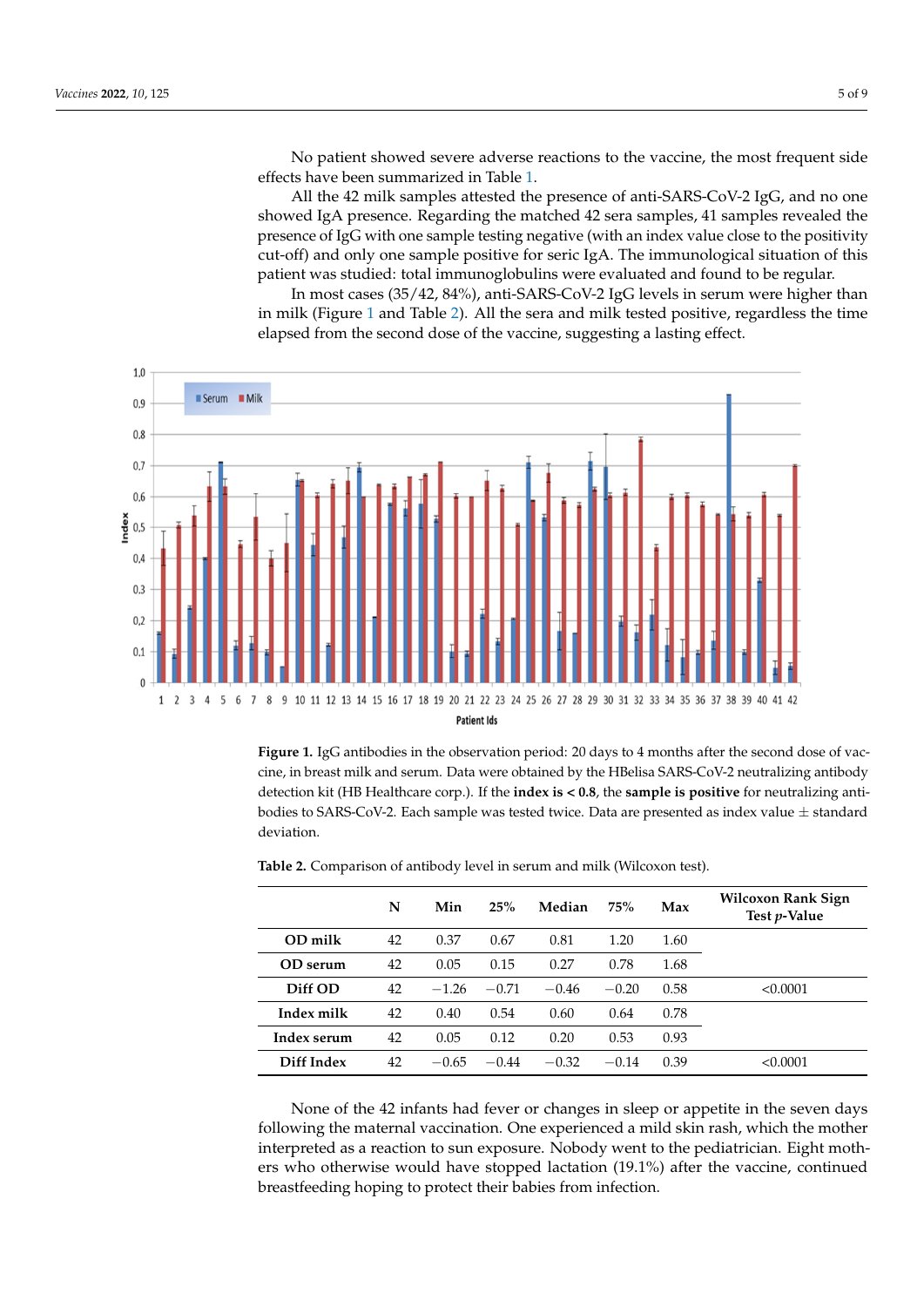# **4. Discussion**

One of the most important reasons for breastfeeding is breastmilk's protection against infectious diseases [\[4\]](#page-7-3). It is plausible and expected [\[5\]](#page-7-4) that human milk has a protective effect against COVID-19 due to its content of a-specific immuno-bioactive factors, such as lactoferrin, oligosaccharides, cytokines, and specific antibodies [\[6\]](#page-7-5).

Generally, immunoglobulin A (IgA) is the most represented type in human milk, accounting for more than 90% of the total content of immunoglobulins. Only 5% of immunoglobulin A is absorbed, protecting infants' guts until they produce their own IgA.

Following contact with SARS-CoV-2, antibodies are produced against different structural parts of the spike: receptor-binding domain (RBD), S1 and S2 subunits, and the nucleocapsid (N) protein. IgG, IgA, and IgM represent antibodies against RBD; they are neutralizing and induced by natural infection.

Our study showed the absence of IgA in serum and breast milk within 20 days in 41 women after the second vaccine dose, possibly dependent on a rapid decrease in the IgA antibody response as observed by other previous studies in COVID-19 convalescent individuals and vaccinated subjects [\[7](#page-7-6)[,8\]](#page-8-0).

Data from the COVID Milk—Power Milk study, including 2312 women, indicated that after SARS-CoV-2 natural infections, IgA antibodies in human milk remained detectable at least 10 months postinfection [\[9\]](#page-8-1).

Pullen [\[10\]](#page-8-2) observes antibody responses specific to SARS-CoV-2 in the serum and breast milk of infected women with a more dominant transfer of immunoglobulins A and M.

IgG would be functionally attenuated. The author observes the preferential transfer of antibodies capable of eliciting neutrophils phagocytosis and neutralization with respect to other functions. This would indicate a selective transfer of IgA and IgM accompanied by selected IgG subpopulations in the milk.

However, the presence and dynamics of antibodies after vaccination appeared different from those during infection.

In a prospective longitudinal study in 26 lactating women, Juncker [\[11\]](#page-8-3) observed a biphasic response with SARS-CoV2 specific immunoglobulin A, starting to increase 5–7 days after the first vaccine dose. Mainly, IgA showed a biphasic response, the first 1–2 weeks after the first dose of the vaccine and the second accelerated response one week after the second inoculation, reaching 86% positivity. The population was studied up to 15 days after the second dose.

Perl [\[12\]](#page-8-4) observed in 84 women that mean levels of anti-SARS-CoV-2-specific IgA antibodies in the breast milk were significantly elevated 2 weeks after the first vaccine (61.8% of samples tested positive), increasing to 86.1% 1 week after the second dose. Average levels remained elevated in 65.7% of samples tested two weeks after the vaccination cycle.

Unlike the studies just mentioned, which investigated the first 15 days after the second vaccine dose, we analyzed the presence of immunoglobulins in our sample from 20 days after the second dose of the vaccine to 4 months later. The different sampling times could justify the absence of Ig A in our patients' milk and serum samples. Furthermore, the faster decline of IgA could be related to IgA's natural kinetics. Indeed, as seen for influenza vaccination, intramuscular vaccination elicited a more substantial IgG presence in human milk than a mucosal exposure during natural infection where the IgA plays a pivotal role [\[13\]](#page-8-5). Our data found confirmation in other studies such as that of Gray et al. that presented an increase in immunoglobulin G, but not immunoglobulin A, in maternal blood and breastmilk after the second vaccine dose (boost dose) [\[14\]](#page-8-6). Another study recently published by Young et al. agreed with our data by showing that vaccination was associated with a uniform IgG-dominant response, while IgA increased in human milk only after the first dose reducing in a second time and this result was confirmed by other studies [\[15](#page-8-7)[,16\]](#page-8-8).

A previous study demonstrated a strong positive correlation between secretory SARS-CoV-2 IgA concentrations and lactation duration [\[17\]](#page-8-9). We found in our sample a single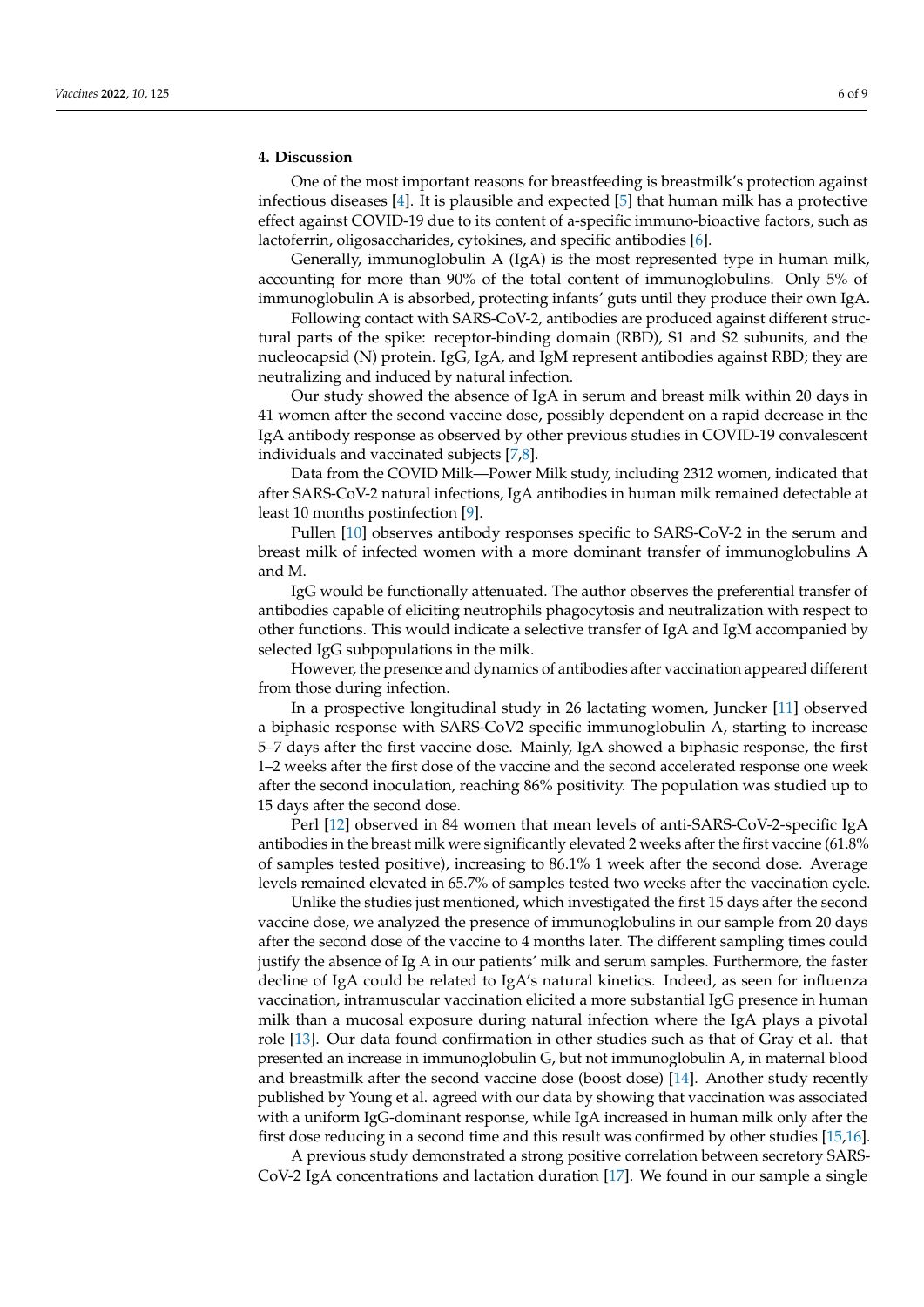woman with IgA positive in serum but not in milk 3 months after the vaccine. She used to breastfeed more than eight times per day for a long time.

Focusing on IgG response, we evaluated the antibody trend in serum and breast milk in the months following vaccination.

Our data documented that IgG neutralizing antibodies were detectable regardless the time elapsed from the second dose of the vaccine both in serum and breast milk (10 women were tested between 1 and 2 months after the second dose of vaccine and eight patients were tested between 3 and 4 months). These results were consistent with Esteve Palau et al. [\[18\]](#page-8-10), who tested the breast milk of 33 women vaccinated with the novel mRNA-based Pfizer-BioNTech vaccine two weeks after the first and second dose and four weeks after the second dose only. He found that breast milk IgG(S1) levels increased after the second dose and were positively associated with corresponding serum levels.

Our study also proved that in 84% of cases, the antibody level remained higher over time in maternal serum than in milk

Similarly, Perl et al. [\[11\]](#page-8-3) demonstrated that anti-SARS-CoV-2-specific IgG antibodies raised in the fourth week, reaching 91.7% of positive samples and further increasing to 97% at weeks 5 and 6 from the first vaccine.

Jakuszko et al. [\[19\]](#page-8-11) confirmed our results, showing that IgG levels grew in breast milk only after the second inoculation. The highest concentrations of breast milk antibodies were observed around day 29, with a decrease around day 43 from the first dose. Notably, the duration of IgG in milk was longer than that of IgA. Charepe analyzed the relationship between the duration of breastfeeding and IgG/IgA levels in milk finding a moderately positive correlation with IgG [\[16\]](#page-8-8).

However, if confirmed, the predominance of IgG in breast milk is particularly relevant since its crucial role in neonatal immunity [\[20,](#page-8-12)[21\]](#page-8-13).

Our health data for the 42 infants documented that no mother detected adverse effects that warranted referral to the pediatrician. One mother had the impression that her son was more nervous than usual, a child had mild flu symptoms in the days following the maternal vaccination, and a baby had a mild trunk rash.

The administration of the mRNA vaccine to the lactating woman was recommended by scientific societies [\[22–](#page-8-14)[27\]](#page-8-15). COVID vaccine was immunogenic [\[6,](#page-7-5)[28\]](#page-8-16) and lacked evidence of harm for the vaccinated nursing mother and her breastfed infant [\[29\]](#page-8-17). Our data confirmed these indications.

The safety of COVID vaccination during pregnancy (in the second and third trimester according to Italian ministerial guidelines) or breastfeeding it is currently a topic of great scientific and social interest, particularly for women employed in jobs at a higher risk of COVID transmissions, such as health care and school education. A complex set of reasons has often caused a delay in the acceptance or rejection of vaccines despite the availability of vaccination services (i.e., vaccine hesitancy).

Women needed clear, evidence-based information on the compatibility between the COVID vaccine and pregnancy/breastfeeding to decide how to protect themselves and their nursed infants best even after starting day-care, once the mothers were back to work. In our population, eight women (19.1%), who were considering stopping breastfeeding due to returning to work, continued breastfeeding after learning of the neutralizing antibodies present in milk.

The data relating to the health of infants, although limited in number and time, are the result of replies to a questionnaire and a form of active supervision, performed in the 38% of cases by medical doctor mothers and in the 19% of cases midwives mothers

Our study was one of the few in the literature on vaccinated women tested after several weeks from the second dose of the vaccine.

The limitation of our study was represented by a limited sample, with white, healthy and working patients.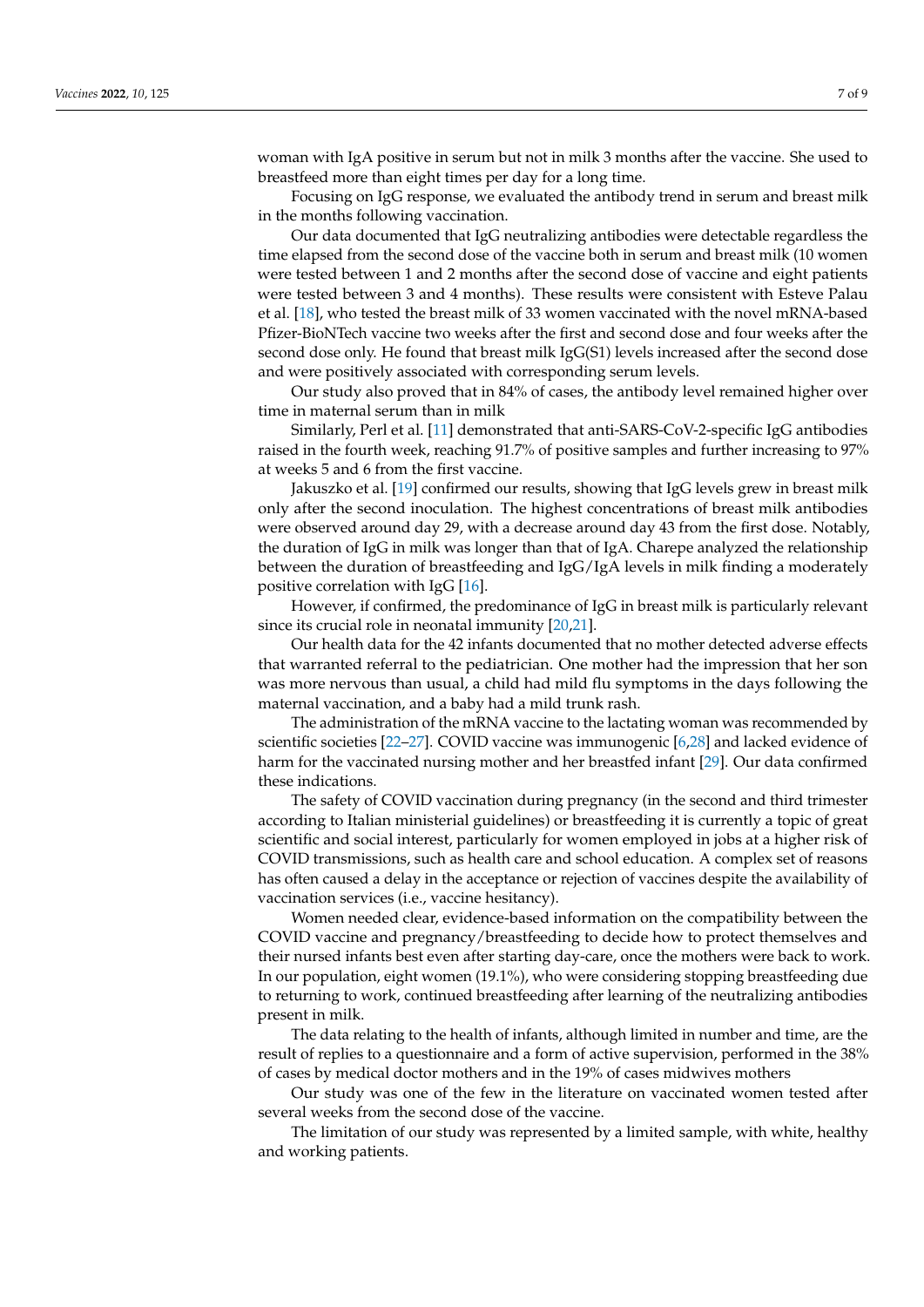# **5. Conclusions**

The content of anti-SARS-CoV-2 antibodies in breast milk after infection and vaccination suggested a possible protective effect for the nursing infant. The level of IgG antibodies in serum was, on average, higher than that in maternal milk.

After vaccination, IgA decayed rapidly even if frequent breastfeeding could favor its persistence.

IgG were detectable regardless the time elapsed from the second dose of the vaccine bon in serum and in breast milk.

Information on the immunological characteristics of breast milk can change mothers' choices regarding breastfeeding. In our series, seven women who would have stopped breastfeeding with the resumption of work, decided to extend breastfeeding once our data was known.

Our sample was too small to give us indications of possible adverse effects of the vaccine on infants; however, our little series was reassuring. Responses relating to the effects of vaccines of mothers on nursing infants would require active surveillance of this population through questionnaires or periodic interviews for a long time.

This should be the subject of other studies.

**Author Contributions:** Conceptualization, F.S. and G.R.; methodology, F.S., M.G., M.C. and R.D.; software, C.R., M.Q. and G.C.; validation, G.R., M.C. and R.D.; formal analysis, M.C. and G.C.; investigation, G.C.; resources, G.S., F.S., R.D.; data curation, C.R., F.S., G.S., M.G. and M.Q.; writing original draft preparation, F.S., G.S. and G.C.; writing—review and editing, G.S.; visualization, F.S. and R.D.; supervision, G.R.; project administration, F.S.; funding acquisition, G.R. All authors have read and agreed to the published version of the manuscript.

**Funding:** This research received no external funding.

**Institutional Review Board Statement:** The study was conducted in accordance with the Declaration of Helsinki, and approved by the Institutional Review Board of the Institute for Women and Child Health Burlo Garofolo in Trieste (IRB 19/2021).

**Informed Consent Statement:** Informed consent was obtained from all subjects involved in the study.

**Data Availability Statement:** The original contributions presented in the study are included in the article, further inquiries can be directed to the corresponding author.

**Acknowledgments:** The authors thank Martina Bradaschia for the English revision of the manuscript and the gynecologists, midwives and nurses of the Institute for Maternal and Child Health IRCCS Burlo Garofolo for participation in the study.

**Conflicts of Interest:** The authors declare no conflict of interest.

# **References**

- <span id="page-7-0"></span>1. Hodgson, S.H.; Mansatta, K.; Mallett, G.; Harris, V.; Emary, K.R.W.; Pollard, A.J. What defines an efficacious COVID-19 vaccine? A review of the challenges assessing the clinical efficacy of vaccines against SARS-CoV-2. *Lancet Infect. Dis.* **2020**, *21*, e26–e35. [\[CrossRef\]](http://doi.org/10.1016/s1473-3099(20)30773-8)
- <span id="page-7-1"></span>2. Sutton, D.; D'Alton, M.; Zhang, Y.; Kahe, K.; Cepin, A.; Goffman, D.; Staniczenko, A.; Yates, H.; Burgansky, A.; Coletta, J.; et al. COVID-19 vaccine acceptance among pregnant, breastfeeding, and nonpregnant reproductive-aged women. *Am. J. Obstet. Gynecol. MFM* **2021**, *3*, 100403. [\[CrossRef\]](http://doi.org/10.1016/j.ajogmf.2021.100403) [\[PubMed\]](http://www.ncbi.nlm.nih.gov/pubmed/34048965)
- <span id="page-7-2"></span>3. HBelisa SARS-CoV-2 Neutralizing Antibody Detection Kit. Available online: [http://hbhealthcare.net/?page\\_id=525&lang=en](http://hbhealthcare.net/?page_id=525&lang=en) (accessed on 14 July 2021).
- <span id="page-7-3"></span>4. Oddy, W.H. Breastfeeding protects against illness and infection in infants and children: A review of the evidence. *Breastfeed. Rev. Prof. Publ. Nurs. Mothers' Assoc. Aust.* **2001**, *9*, 11–18.
- <span id="page-7-4"></span>5. Rad, H.S.; Röhl, J.; Stylianou, N.; Allenby, M.C.; Bazaz, S.R.; Warkiani, M.E.; Guimaraes, F.S.F.; Clifton, V.L.; Kulasinghe, A. The Effects of COVID-19 on the Placenta During Pregnancy. *Front. Immunol.* **2021**, *12*. [\[CrossRef\]](http://doi.org/10.3389/fimmu.2021.743022) [\[PubMed\]](http://www.ncbi.nlm.nih.gov/pubmed/34603330)
- <span id="page-7-5"></span>6. Ballard, O.; Morrow, A.L. Human milk composition: Nutrients and bioactive factors. *Pediatr. Clin. N. Am.* **2013**, *60*, 49–74. [\[CrossRef\]](http://doi.org/10.1016/j.pcl.2012.10.002) [\[PubMed\]](http://www.ncbi.nlm.nih.gov/pubmed/23178060)
- <span id="page-7-6"></span>7. Sterlin, D.; Mathian, A.; Miyara, M.; Mohr, A.; Anna, F.; Claër, L.; Quentric, P.; Fadlallah, J.; Devilliers, H.; Ghillani, P.; et al. IgA dominates the early neutralizing antibody response to SARS-CoV-2. *Sci. Transl. Med.* **2021**, *13*. [\[CrossRef\]](http://doi.org/10.1126/scitranslmed.abd2223)